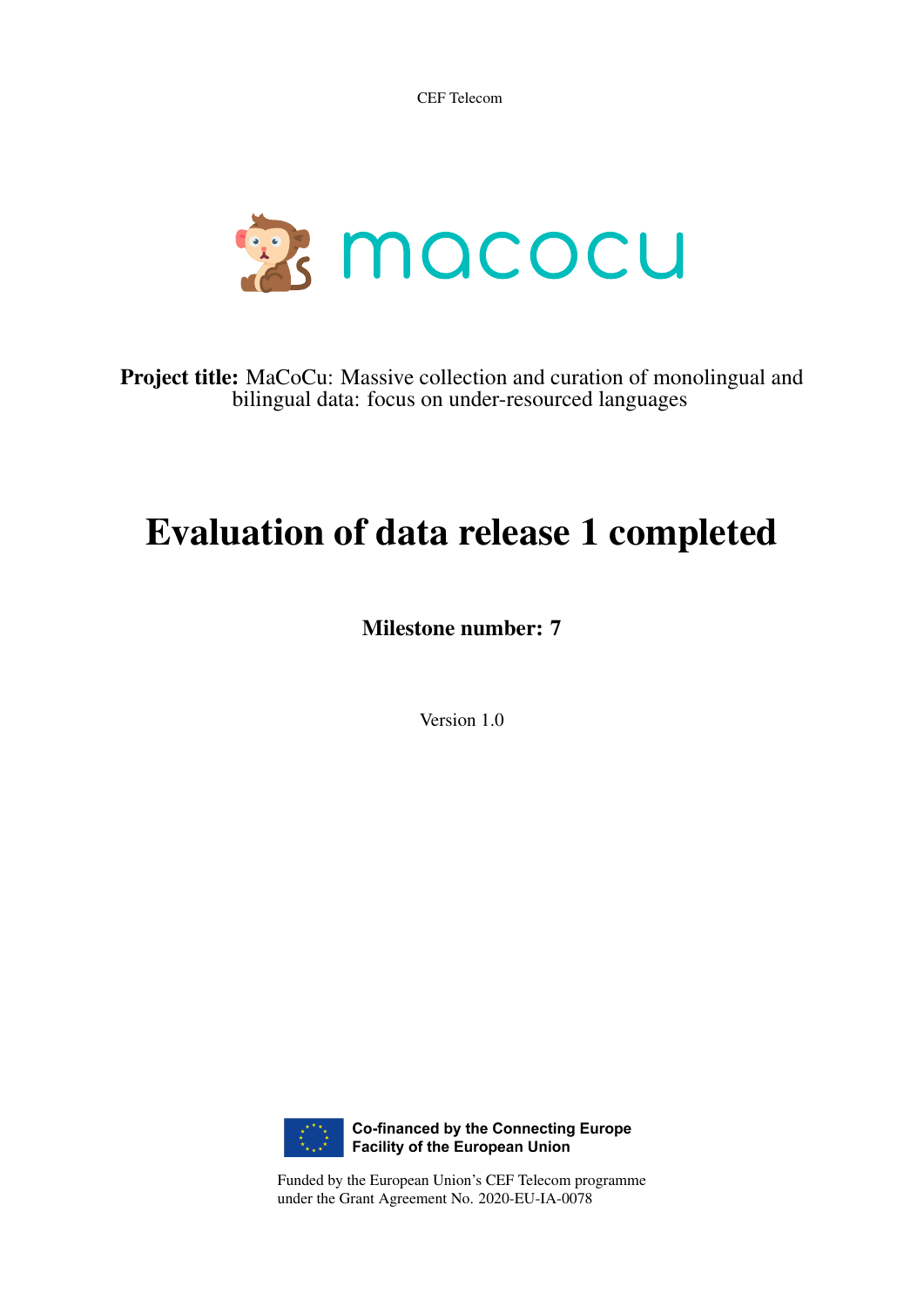Project Acronym: MaCoCu **Project Full Title:** MaCoCu: Massive collection and curation of monolingual and bilingual data: focus on under-resourced language Year of the Call: 2020 Grant Number: 2020-EU-IA-0078 Project URL: <https://macocu.eu>

| Document title:                       | Evaluation of data release 1 completed                     |
|---------------------------------------|------------------------------------------------------------|
| Lead author:                          | Rik van Noord (Rijksuniversiteit Groningen)                |
| Contributing authors:                 | Rik van Noord, Antonio Toral (Rijksuniversiteit Groningen) |
|                                       | Miquel Esplà-Gomis (Universitat d'Alacant)                 |
|                                       | Gema Ramírez-Sánchez (Prompsit)                            |
|                                       | Peter Rupnik, Taja Kuzman, Nikola Ljubešić (JSI)           |
| Milestone number:                     | 7                                                          |
| Activity associated to the milestone: | Evaluation                                                 |
| Dissemination level:                  | Public (PU)                                                |
| Contractual Delivery Date:            | May 31, 2022                                               |
| <b>Actual Delivery Date</b>           | May 31, 2022                                               |
| Number of pages:                      | 15                                                         |

### **Document history**

| <b>Version</b>   Date | <b>Changes</b>                           |
|-----------------------|------------------------------------------|
| 1.0                   | May 31, 2022 $\vert$ Original Submission |

# **Abstract**

This report provides a description of the evaluation process carried out to assess the usefulness of the first data release of the MaCoCu project. This data release contains monolingual data for Maltese, Croatian, Icelandic, Macedonian, Turkish, Slovene and Bulgarian, and parallel data for the same languages aligned with English. The corpora have been evaluated in a number of natural-language-processing tasks in order to compare them to the performance obtained with other state-of-the-art corpora and pretrained models. The results obtained confirm the usefulness of the corpora released both in a monolingual and a bilingual context of use in a number of ways: (1) training on monolingual MaCoCu data clearly improves performance of pretrained language models across a variety of tasks and languages; (2) adding parallel MaCoCu data to a baseline neural machine translation model improves performance for all evaluated languages and (3) a human evaluation confirms the findings of (2) in that professional translators generally prefer translations produced by a partially MaCoCu-trained model over a non-MaCoCu baseline.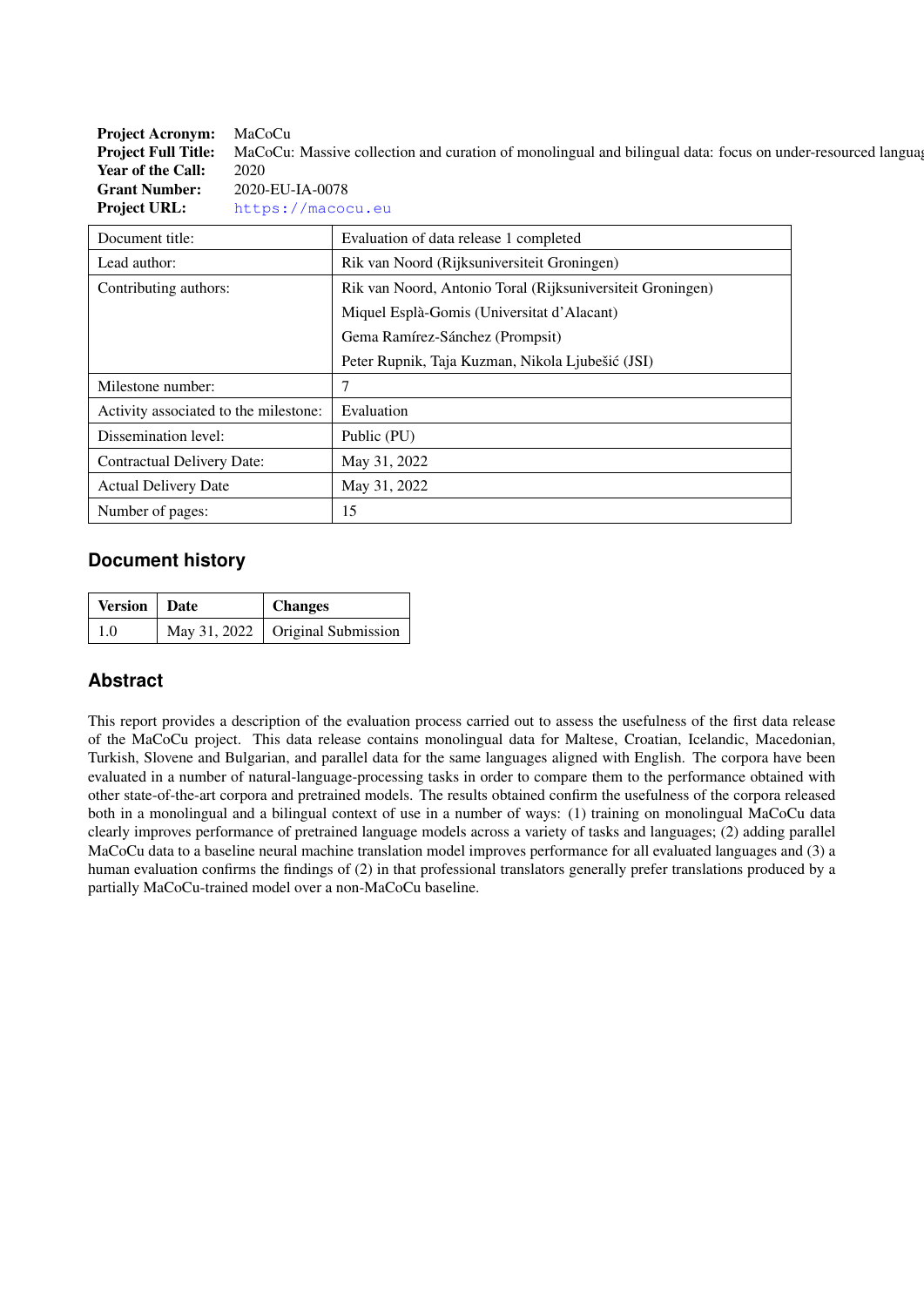# **Contents**

|     |       | 1 Executive summary                 |  |  |  |  |  |  |
|-----|-------|-------------------------------------|--|--|--|--|--|--|
|     |       | 2 Evaluation of monolingual corpora |  |  |  |  |  |  |
|     |       |                                     |  |  |  |  |  |  |
|     | 2.1.1 |                                     |  |  |  |  |  |  |
|     | 2.1.2 |                                     |  |  |  |  |  |  |
|     | 2.1.3 |                                     |  |  |  |  |  |  |
|     |       |                                     |  |  |  |  |  |  |
|     |       | 3 Evaluation of bilingual corpora   |  |  |  |  |  |  |
|     |       |                                     |  |  |  |  |  |  |
| 3.2 |       |                                     |  |  |  |  |  |  |
| 3.3 |       |                                     |  |  |  |  |  |  |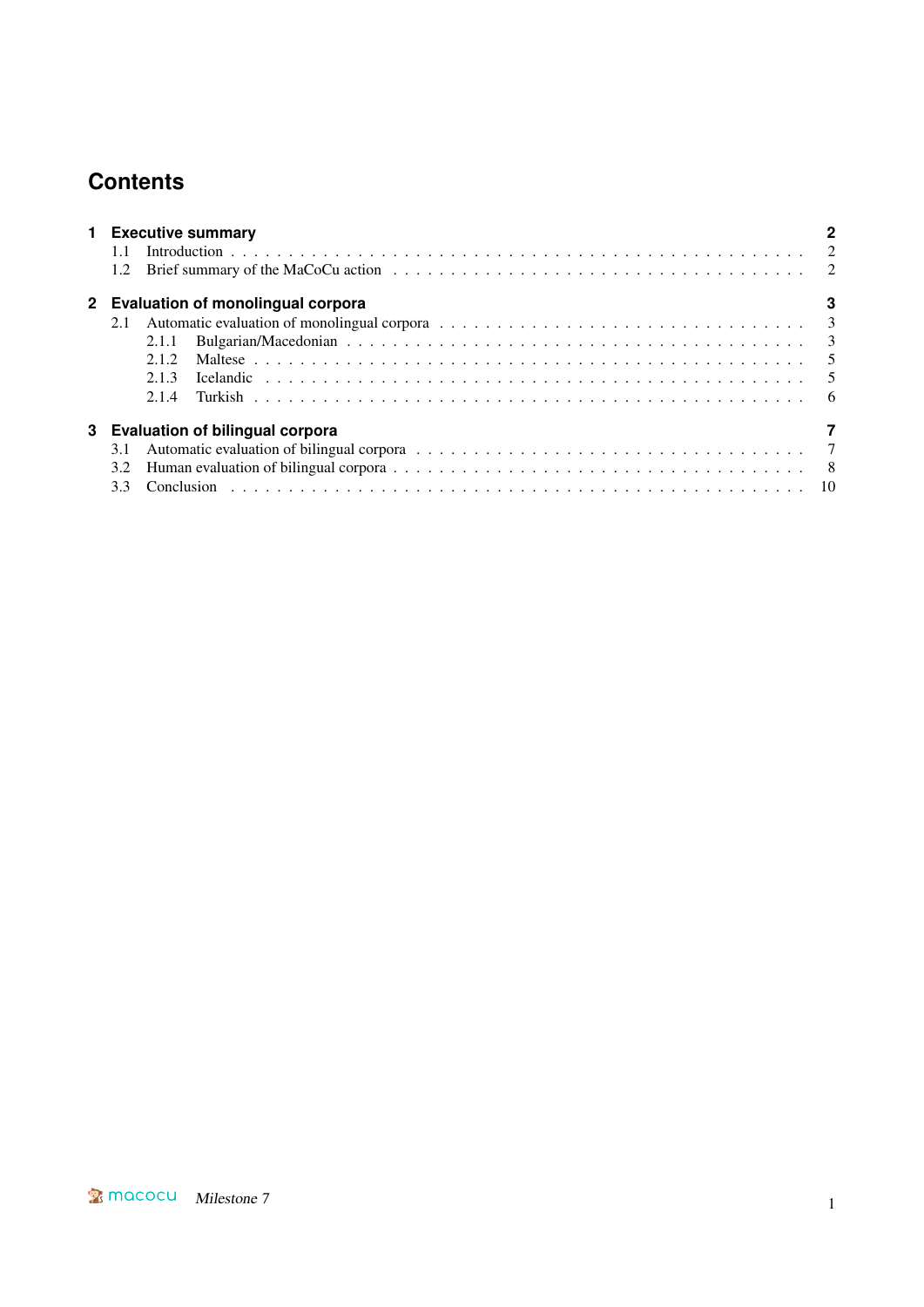# <span id="page-3-0"></span>**1 Executive summary**

## <span id="page-3-1"></span>**1.1 Introduction**

This deliverable, submitted as Milestone 7: *Evaluation of data release 1*, corresponds to the verification means for Activity 7: *Evaluation* for the first year of the project. The main goal of Activity 7 is to evaluate the usefulness of the data produced through Activities 5: *Curation of bilingual data*, and 6: *Curation of monolingual data*, to produce the corpora that were released as part of the first data release of the project on April 30.

The report is divided into two main blocks: evaluation of monolingual data, and evaluation of parallel data. For parallel data, the evaluation carried out focuses mostly on the task of machine translation, and covers two scenarios: automatic evaluation and human evaluation of the resulting translation systems. For automatic evaluation, state-of-the-art models were trained combining different corpora, including or not the MaCoCu corpora released; then, these models were automatically evaluated on available test sets from the Flores data set [\[1\]](#page-12-0), using automatic evaluation metrics such as COMET [\[2\]](#page-12-1) and BLEU [\[3\]](#page-12-2). For human evaluation, a team of translators was asked to rank the translations produced by models trained with and without the MaCoCu corpora.

In the case of monolingual corpora, the data were used to train large general-purpose language models, in the same format as the popular models BERT [\[4\]](#page-12-3) and RoBERTa [\[5\]](#page-12-4). These were then applied to several natural-language-processing tasks, such as part-of-speech tagging, named-entity recognition and plausible alternative classification.

# <span id="page-3-2"></span>**1.2 Brief summary of the MaCoCu action**

The objective of MaCoCu is to gather, clean and enrich monolingual and parallel corpora for several European languages with scarce resources. This will be achieved by crawling, cleaning and adding extra info to data in multiple languages.

Four European partners from academia and industry, all highly specialised, take part in this action. All of them play a crucial role in the development of the objectives of the action.

The four partners are:

- University of Alacant (UA): responsible for code and project management.
- Jožef Stefan Institute (JSI): responsible for data crawling and monolingual curation and enrichment.
- Rijksuniversiteit Groningen (RUG): responsible for DSI-specific content enrichment and evaluation.
- Prompsit Language Engineering, SL (Prompsit): responsible for bilingual data curation and dissemination and outreach.

Partners RUG, JSI and Prompsit were involved in Activity 7, on which this report is focused.

This report covers the first batch of languages in the project, which includes: Bulgarian, Icelandic, Macedonian, Maltese, Croatian, Slovene and Turkish.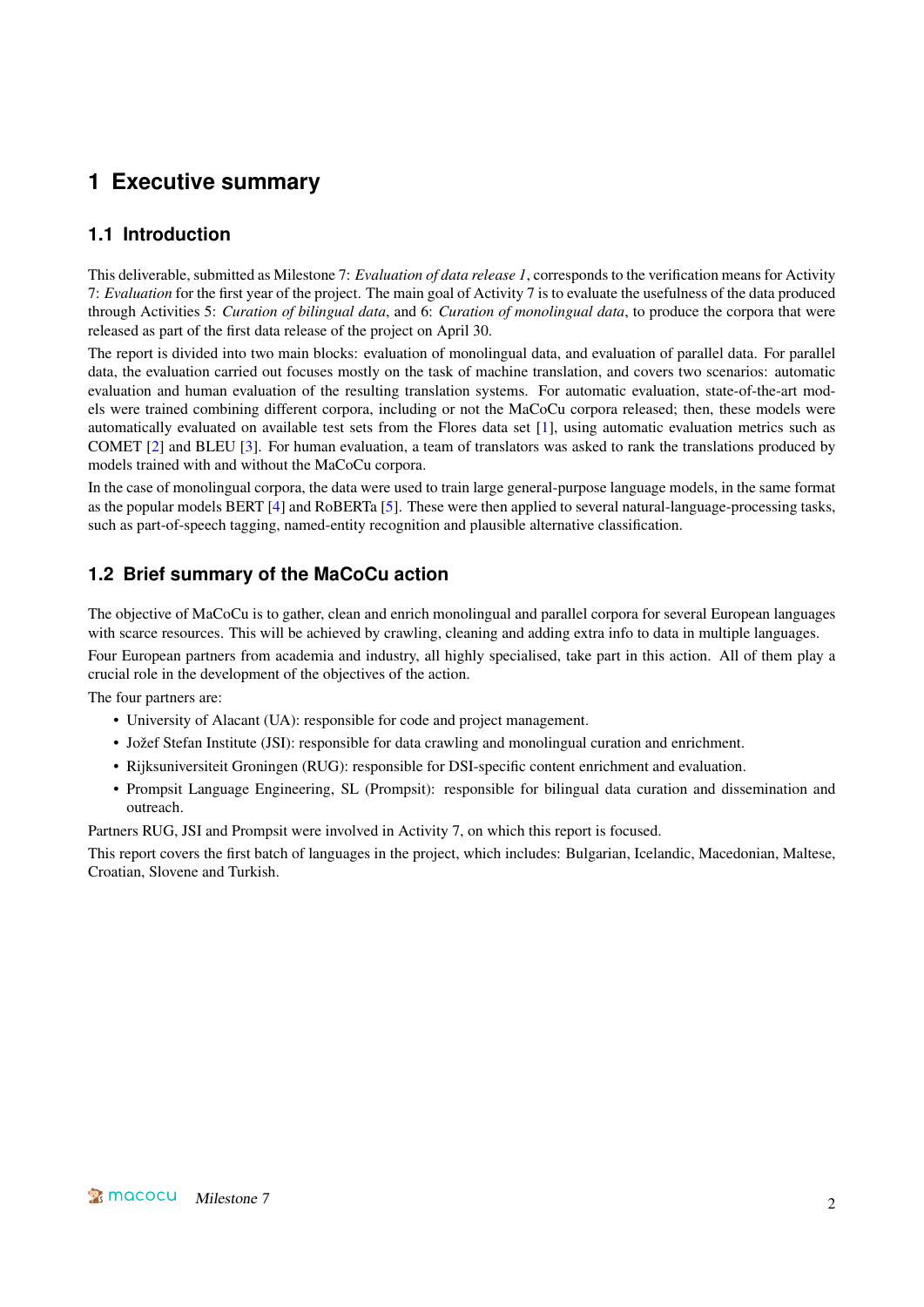# <span id="page-4-0"></span>**2 Evaluation of monolingual corpora**

## <span id="page-4-1"></span>**2.1 Automatic evaluation of monolingual corpora**

This section focuses on the evaluation of the monolingual corpora that were part of the first MaCoCu release. We evaluate the corpora by training general purpose language models (LMs). Pre-trained LMs are state-of-the-art in virtually all NLP tasks, and we see the opportunity to build better such LMs than currently exist for some of MaCoCu's languages. These thus could be expected to be adopted by the NLP community. Similar models for, among others, Dutch [\[6\]](#page-12-5) and French [\[7\]](#page-12-6) are currently very popular in the community.

We train such pretrained LMs for five languages: Bulgarian/Macedonian, Icelandic, Maltese and Turkish. We train a single model for Bulgarian/Macedonian, as we expect such approach to be beneficial since these two languages are rather similar. We plan to take a similar approach for Croatian and Serbian, hence why we do not train a single model for Croatian now, but wait until we have crawled Serbian data as well in the second release. We want to pay special attention to the training of Slovene systems, as we have native speakers of this language available in the consortium, allowing us to do a more in-depth study and evaluation. This takes some more time, meaning these results will come available in the following months. All code and models will be made publicly available.<sup>[1](#page-4-3)</sup> Data sizes are shown in Table [2.1](#page-4-4) for the MaCoCu data and other models we trained.

<span id="page-4-4"></span>

| Language           | Corpora                    | <b>Gigabytes</b> | <b>Tokens</b> |
|--------------------|----------------------------|------------------|---------------|
| <b>Bulgarian</b>   | MaCoCu                     | 37               | 3,520,616,987 |
| <b>Icelandic</b>   | MaCoCu                     | 4.4              | 687,996,096   |
| Macedonian         | MaCoCu                     | 5.6              | 535,603,384   |
| Maltese            | MaCoCu                     | 2.6              | 352,833,608   |
|                    | MaCoCu, Oscar, mC4 (clean) | 1.1              | 146, 485, 728 |
|                    | MaCoCu, Oscar, mC4 (all)   | 3.2              | 439, 481, 778 |
| Turkish            | MaCoCu                     | 35               | 4,388,022,947 |
| BERTovski (bg, mk) | MaCoCu, Oscar, mC4         | 74               | 7,026,841,189 |

Table 2.1: Data set sizes (bytes and tokens) for the MaCoCu monolingual release and all trained LMs.

Generally speaking, neural language models simply take a long time to train. Since only a month has passed since the first data release, a number of our models are still training. We plan to update the report periodically to present the new results of these models. The trained LMs are evaluated by *fine-tuning* them on downstream tasks. We use the same tasks across all five languages: Universal (UPOS) and language-specific (XPOS) part-of-speech tagging [\[8,](#page-12-7) [9,](#page-12-8) [10,](#page-12-9) [11\]](#page-12-10), and Named Entity Recognition (NER). For Bulgarian, Macedonian and Turkish, we also evaluate on the Choice of Plausible Alternatives (COPA) task<sup>[2](#page-4-5)</sup>, which is a rather complex benchmark for causal reasoning. For UPOS/XPOS we use data from the Universal Dependencies project<sup>[3](#page-4-6)</sup>, while for NER we use the Wikiann data set  $[12]$ . There are two exceptions: for Macedonian POS-tagging we use the data sets of babushka-bench $^4$  $^4$ , while for Icelandic NER we use the MIM-GOLD-NER set [\[13\]](#page-12-12). The COPA data set was originally created for just English [\[14\]](#page-12-13), so we translated it to Macedonian with help of a native speaker, while for Turkish the test set of COPA is available via the XCOPA data set [\[15\]](#page-12-14). We translated the Turkish training set and the Bulgarian training and test sets with Google Translate. In future work, we plan to perform full human translation of all the data sets with help of a professional translator.

#### <span id="page-4-2"></span>**2.1.1 Bulgarian/Macedonian**

For Bulgarian and Macedonian, there was no high-quality monolingual model available yet. Likely, this makes it very useful that we train such a model from scratch. Therefore, we do not train on just the MaCoCu data. To create a model

<span id="page-4-3"></span><sup>1</sup><https://github.com/macocu/LanguageModels/>

<span id="page-4-5"></span><sup>2</sup>[https://people.ict.usc.edu/˜gordon/copa.html](https://people.ict.usc.edu/~gordon/copa.html)

<span id="page-4-6"></span><sup>3</sup><https://universaldependencies.org/>

<span id="page-4-7"></span><sup>4</sup><https://github.com/clarinsi/babushka-bench/>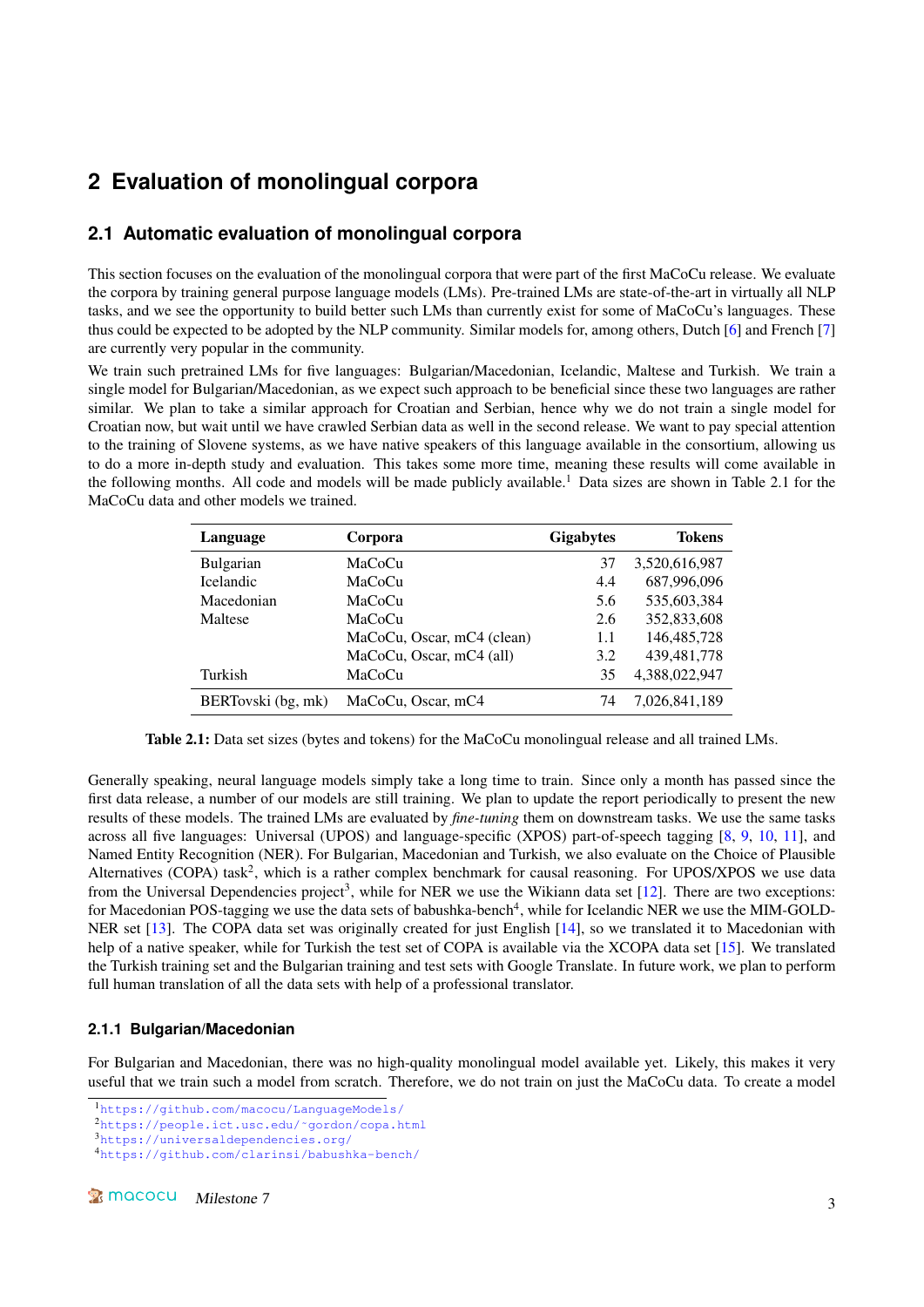<span id="page-5-2"></span>

|                   | <b>RoBERTa</b>     | <b>Training</b>          |              |
|-------------------|--------------------|--------------------------|--------------|
| <b>Setting</b>    | Value              | <b>Setting</b>           | <b>Value</b> |
| LM-type           | <b>RoBERTa</b>     | Device                   | TPU          |
| Architecture      | RobertaForMaskedLM | Number of TPU cores      | 8            |
| Masking           | whole word         | Max sequence length      | 512          |
| Attention heads   | 12                 | Batch size               | 32           |
| Hidden layers     | 12                 | Grad. accumulation steps | 8            |
| Hidden size       | 768                | Total steps              | 200,000      |
| Intermediate size | 3,072              | Warmup steps             | 10,000       |
| Hidden activation | gelu               | Peak learning rate       | $5e-4$       |
| Hidden dropout    | 0.1                | Pad to max length        | True         |
| Layer norm eps    | $1e-5$             | Random seed              | 2810         |
| Vocab size        | 32,000             |                          |              |

Table 2.2: Specific settings for training the BERTovski model from scratch. Other settings are left at their default value.

<span id="page-5-3"></span>

|                           | <b>Bulgarian</b> |           |                               |                      |                |            |      |                            |      |                | <b>Macedonian</b>          |            |      |             |  |  |  |
|---------------------------|------------------|-----------|-------------------------------|----------------------|----------------|------------|------|----------------------------|------|----------------|----------------------------|------------|------|-------------|--|--|--|
|                           | <b>UPOS</b>      |           |                               | <b>XPOS</b>          |                | <b>NER</b> |      | <b>COPA</b><br><b>UPOS</b> |      | <b>XPOS</b>    |                            | <b>NER</b> |      | <b>COPA</b> |  |  |  |
| Model                     | Dev              | Test      | Dev                           | <b>Test Dev Test</b> |                |            | Test |                            |      |                | Dev Test Dev Test Dev Test |            |      | <b>Test</b> |  |  |  |
| XLM-R (baseline)          | 99.0             | 99.4      | 97.6                          |                      | 98.1 93.6 93.3 |            | 54.7 | 98.1                       |      | 98.5 97.8 97.4 |                            | 93.0       | 94.8 | 54.0        |  |  |  |
| BERTovski (50k)           |                  | 98.5 98.7 | 97.2                          | 97.4 92.6 92.6       |                |            |      | 97.7                       | 97.7 |                | 96.5 96.1                  | 92.9 93.1  |      |             |  |  |  |
| BERTovski (100k)          |                  |           | 98.5 98.6 97.2 97.6 93.2 93.0 |                      |                |            |      | 98.0                       | 97.9 |                | 96.7 96.2                  | 92.3       | 93.7 |             |  |  |  |
| BERTovski (150k)          | 98.8             | 98.9      | 97.4                          | 97.8 93.2 93.2       |                |            |      | 97.6                       | 98.0 |                | 96.5 96.3                  | 92.1 94.6  |      | $\sim$      |  |  |  |
| BERTovski (200k)          | 98.8             | 99.0      | 97.5                          | 97.8                 | 93.3 93.3      |            | 51.0 | 97.8                       |      |                | 98.2 96.5 96.2 93.0        |            | 94.5 | 50.5        |  |  |  |
| $XLM-R + BERTovski (20k)$ |                  |           | 99.3 99.4 98.3 98.6 94.2 94.0 |                      |                |            | 52.3 | 98.6                       | 98.7 |                | 98.1 97.8                  | 94.1 95.6  |      | 53.1        |  |  |  |

Table 2.3: Results for Bulgarian and Macedonian on the UPOS, XPOS, NER and COPA data sets.

that is most useful to the community, we also train on all Bulgarian and Macedonian data present in the Oscar [\[16\]](#page-12-15) and mC4 [\[17\]](#page-13-0) corpora. We train a RoBERTa-base model [\[5\]](#page-12-4) from scratch, implemented in the Transformers library of HuggingFace [\[18\]](#page-13-1). We train our own vocabulary of 32,000 tokens<sup>[5](#page-5-0)</sup>, with a peak learning rate of 5e-4 and a batch size of 2,048.[6](#page-5-1) Specific training settings are shown in Table [2.2.](#page-5-2) During training, we simply double the amount of Macedonian data to have a more balanced data division between the two languages. The final model, which we dubbed BERTovski, was trained for 200,000 steps or around 20 epochs, which took slightly over 2 weeks on a single v3 TPU.

Secondly, we train a model on the same data, but instead of training from scratch, we start from the large variant of multi-lingual XLM-Roberta (XLM-R, [\[19\]](#page-13-2)). XLM-R is a state-of-the-art multi-lingual pretrained language model that is trained on 100 languages, including Bulgarian and Macedonian. The idea is that we start training from a model that has general knowledge about a lot of languages, which we then fine-tune on just our target language, in this case Bulgarian and Macedonian. This is likely a more efficient method of incorporating the language-specific data. We will apply this method also on Maltese, Turkish and Icelandic. For the continued XLM-R model, we keep the XLM-R-specific vocab of 250,000 pieces. We use a smaller learning rate  $(1e-4)$  and batch size  $(1,024)$ , which is common practice when starting from an already trained model.

The results for Bulgarian and Macedonian are shown in Table [2.3.](#page-5-3) We observe that XLM-R (large) is a hard baseline to beat: it outperforms the models trained from scratch (BERTovski) for both Bulgarian and Macedonian. However, we do see that the scores for BERTovski (slightly) increase over time, which is promising. So far, the model is only trained on 200,000 steps, but we plan to train it for at least 500,000 steps. At that point, it might have caught up with XLM-R.

However, the good thing is that we already have a method to improve on XLM-R: if we continue training on its final checkpoint, we have improved performance on UPOS, XPOS and NER after only 20k steps, for both Bulgarian and Macedonian. On the COPA data set, we unfortunately do not see this improvement in performance. This is probably due to a deep semantic nature of the task (causal reasoning), which likely requires a much longer training of the language

<span id="page-5-0"></span><sup>5</sup>For training of the vocabulary we used an equal amount of Bulgarian and Macedonian data.

<span id="page-5-1"></span><sup>6</sup>Each of the 8 TPU cores has a batch size of 32 with 8 gradient accumulation steps, giving us an actual batch size of 2,048.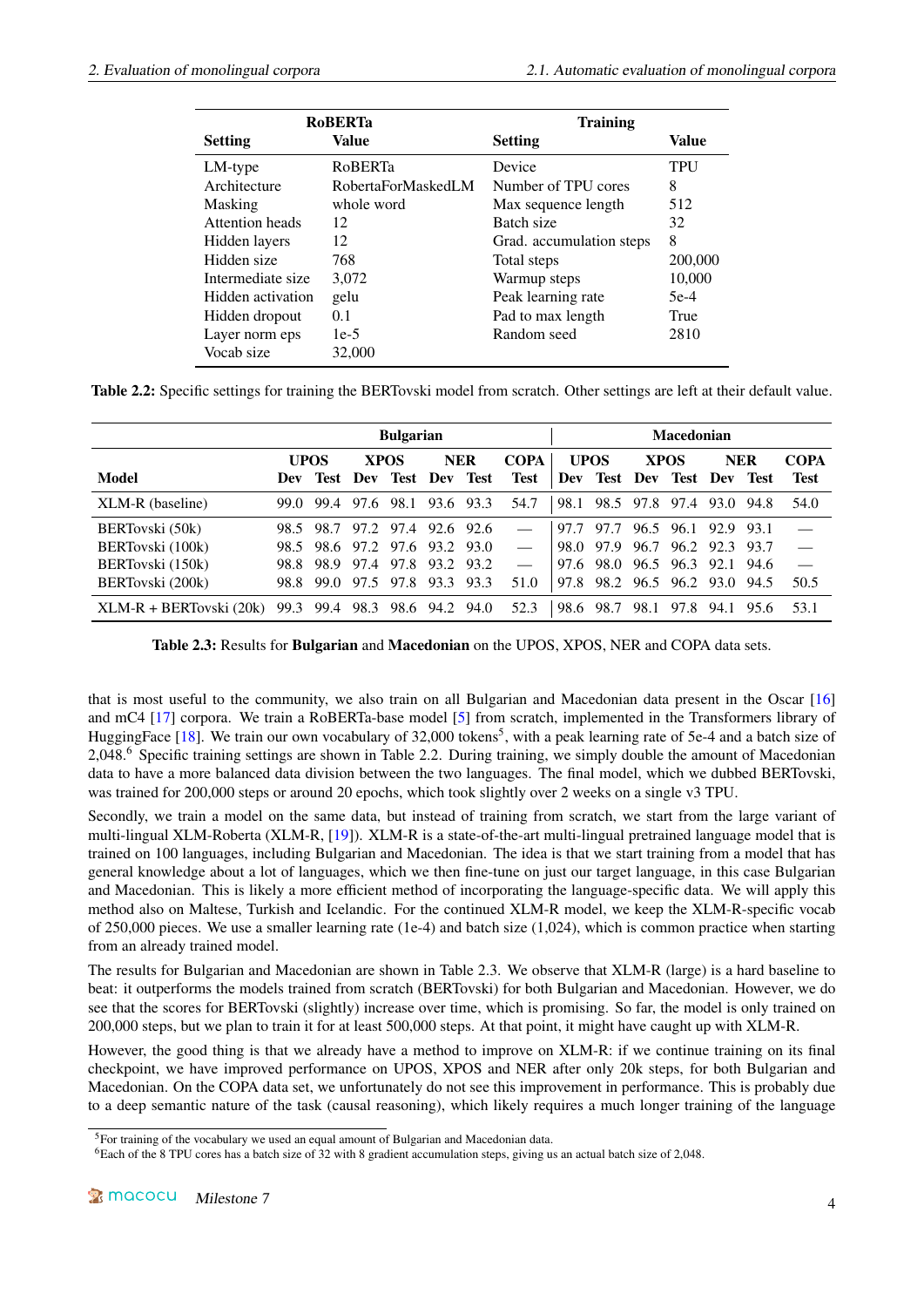model. We will continue working on the problem for the second release.

Note that for continuing training from XLM-R, 20k steps is just a single epoch over the data. We look at these results as a proof-of-concept and expect more improvements once we train the models for longer. The XLM-R model is quite a bit larger than the RoBERTa-type models we train from scratch. This compared with the lower batch size resulted in a model that was about 4 times as slow to take a step, meaning 20k steps took 6 days on a v3 TPU. Now that we know this method works, we will experiment with different settings in order to best exploit the language-specific data. One promising method is to train a new vocabulary, instead of sticking with the large XLM-R vocab of 250,000 pieces.

#### <span id="page-6-0"></span>**2.1.2 Maltese**

Similar as for Bulgarian and Macedonian, Maltese did not have high quality monolingual model already available. Therefore, we again train RoBERTa-type models from scratch on the Maltese data from the Oscar, mC4 and MaCoCu corpora. Since there is fewer data available for Maltese, the model does not have to be trained as long, allowing us to experiment a bit with the settings of the training process. In fact, we train three different systems:

- MaltBERT-clean: trained on data that is less likely to be machine-translated<sup>[7](#page-6-2)</sup>
- MaltBERT-all: trained on all data that is classified as Maltese in the corpora, even if we suspect some of it to be machine translated
- MaltBERT-all-small: similar to MaltBERT-all, but with a smaller batch size and learning rate

We also trained a larger version of MaltBERT-all and MaltBERT-clean, but the training process failed after a few hours, with a loss that started increasing instead of decreasing. As there is fewer data available, we use a slightly smaller batch size (1,024) and learning rate (1e-4) than we did for the BERTovski models, but other settings are the same as in Table [2.2.](#page-5-2) The results are shown in Table [2.4.](#page-6-3) Interestingly, the model trained on the "clean" data is actually outperformed by the model on all data. Perhaps future work could look into training a model on even more data, by automatically translating an original English corpus into Maltese. It is also fascinating that XLM-R performs quite well on the Maltese tasks, while this language was not part of XLM-R's 100 languages. In other words, XLM-R never saw Maltese before the fine-tuning process, but can still do POS-tagging with around 95% accuracy. Once we continue training XLM-R on the Maltese data, we see clear improvements over just the XLM-R baseline, even after just 20k steps. Training for longer does not seem to be beneficial, as the model trained for 50k steps has similar performance.

<span id="page-6-3"></span>

|                                   |      | UPOS | <b>XPOS</b> |      |
|-----------------------------------|------|------|-------------|------|
| Model                             | Dev  | Test | Dev         | Test |
| XLM-R (baseline)                  | 95.1 | 94.5 | 95.3        | 95.0 |
| MaltBERT-clean                    | 94.7 | 94.9 | 95.4        | 95.2 |
| MaltBERT-all                      | 95.4 | 95.5 | 95.6        | 95.9 |
| MaltBERT-all-small                | 94.3 | 94.0 | 94.1        | 94.1 |
| $XLM-R + MaltBERT$ (all, 20 $k$ ) | 97.7 | 98.2 | 97.9        | 98.3 |
| $XLM-R + MaltBERT$ (all, 50k)     | 97.9 | 98.0 | 97.8        | 98.2 |

Table 2.4: Results for Maltese on the UPOS and XPOS data sets.

#### <span id="page-6-1"></span>**2.1.3 Icelandic**

For Icelandic, we do not train a monolingual model from scratch, as there already exists a high quality monolingual LM for this language: IceBERT [\[20\]](#page-13-3). We consider it a waste of resources to train a similar model from scratch. We only continue training XLM-R again for 30k steps in a similar fashion as we did for the previous languages. The difference here is that we train on just the MaCoCu data, instead of on all Icelandic data available, so we can judge the impact of the MaCoCu data in a more controlled fashion. We can draw the conclusion that continuing training on just MaCoCu data is clearly beneficial: we improve performance over both the XLM-R and IceBERT baselines for all three tasks. In the future, we would like to examine performance when we continue training from IceBERT instead of XLM-R.

<span id="page-6-2"></span><sup>&</sup>lt;sup>7</sup>We do this by excluding data from mt. {url}.com domains from the full data set, as in our experience, such domains often contain automatically translated data.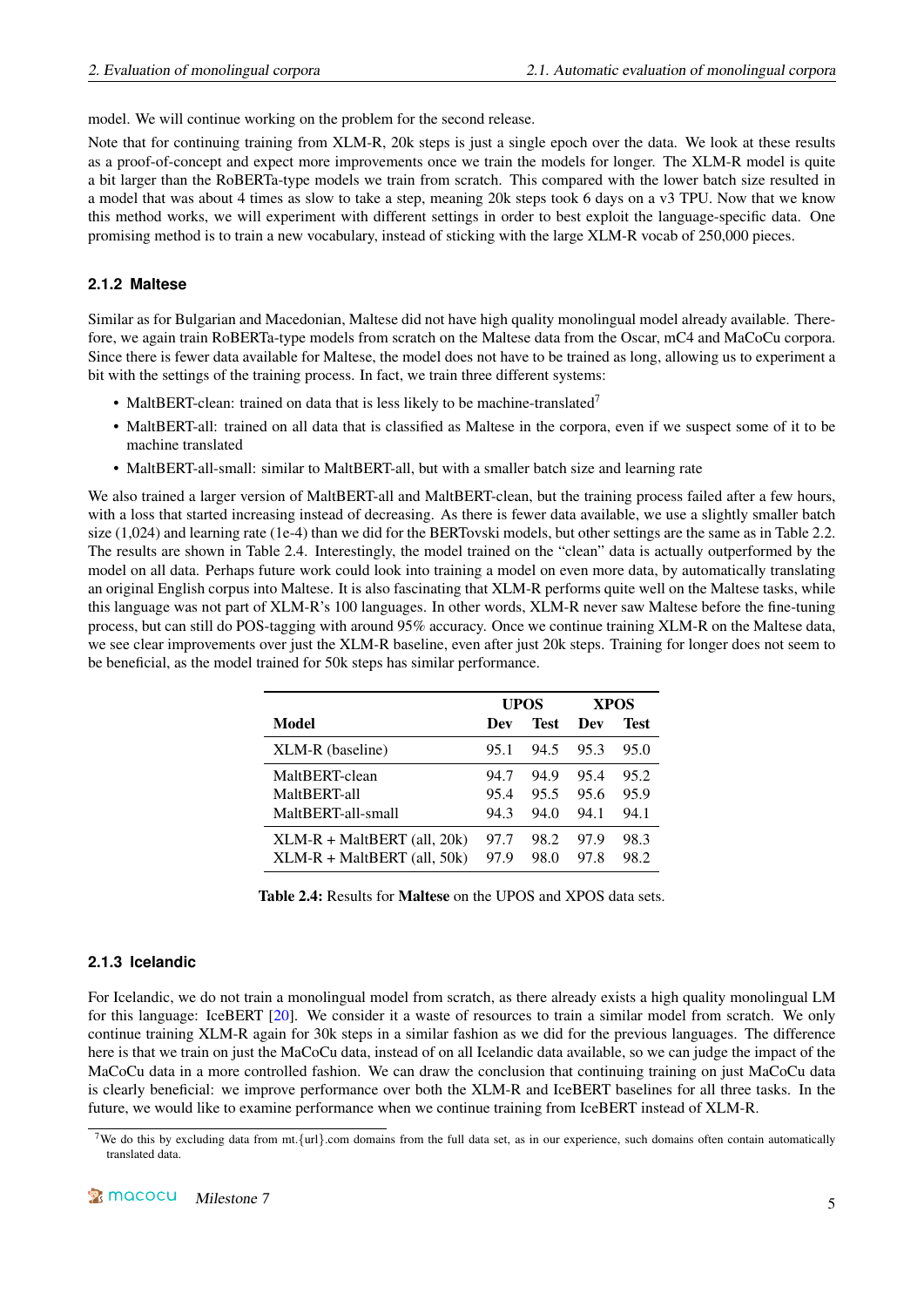|                                               |      | <b>UPOS</b> |                | <b>XPOS</b> | NER   |       |  |
|-----------------------------------------------|------|-------------|----------------|-------------|-------|-------|--|
| Model                                         | Dev  |             | Test Dev Test  |             | - Dev | 'Test |  |
| XLM-R (baseline)                              | 97.4 |             | 96.7 95.0 94.7 |             | 86.0  | 89.2  |  |
| IceBERT (baseline)                            | 96.4 |             | 95.9 93.9 93.6 |             | 85.3  | 89.6  |  |
| XLM-R + MaCoCu (30k) 97.4 97.2 95.5 95.3 88.7 |      |             |                |             |       | 92.3  |  |

Table 2.5: Results for Icelandic on the UPOS, XPOS and NER data sets.

#### <span id="page-7-0"></span>**2.1.4 Turkish**

For Turkish, we follow a similar process as for Icelandic, as there also exists a high quality monolingual LM for Turkish already: BERTurk [\[21\]](#page-13-4). We also continue training XLM-R for 30k steps on the monolingual Turkish MaCoCu data from the first release. The results are a bit less clear than before, since there is no clear improvement for the POS-tagging tasks. However, for NER we clearly improve over both the XLM-R and BERTurk baselines. We also show performance for models fine-tuned on the machine-translated COPA training data into Turkish. However, COPA does have a human translated test set [\[22\]](#page-13-5), allowing us to compare performance on two test sets – the machine-translated (MT) and the human-translated (HT) one. First, we actually do see improved performance when we continue training from XLM-R, for both the HT and the MT versions. Second, we see improved performance for all models on the human translated test set. Even if the model was still only trained on translations, it helps to see higher quality text during evaluation. This is promising, since we plan to have the COPA sets for the other languages translated by professional translators.

|                                       | <b>UPOS</b> |      |      | <b>XPOS</b> |                | <b>NER</b> | <b>COPA</b>        |           |
|---------------------------------------|-------------|------|------|-------------|----------------|------------|--------------------|-----------|
| Model                                 | Dev         | Test | Dev  | Test        |                |            | Dev Test Test (MT) | Test (HT) |
| XLM-R (baseline)                      | 89.1        | 89.4 | 90.7 |             | 90.6 93.3 93.5 |            | 54.4               | 54.8      |
| <b>BERTurk</b> (baseline)             | 88.1        | 88.3 | 89.7 | 89.4        | 93.3           | 93.2       | 53.6               | 54.2      |
| $XLM-R + MaCoCu (30k)$ 89.5 89.4 90.7 |             |      |      | 90.5        | 94.2 94.2      |            | 55.4               | 56.0      |

Table 2.6: Results for Turkish on the UPOS, XPOS, NER and COPA data sets. The COPA test sets are either machine translated (MT) or human translated (HT).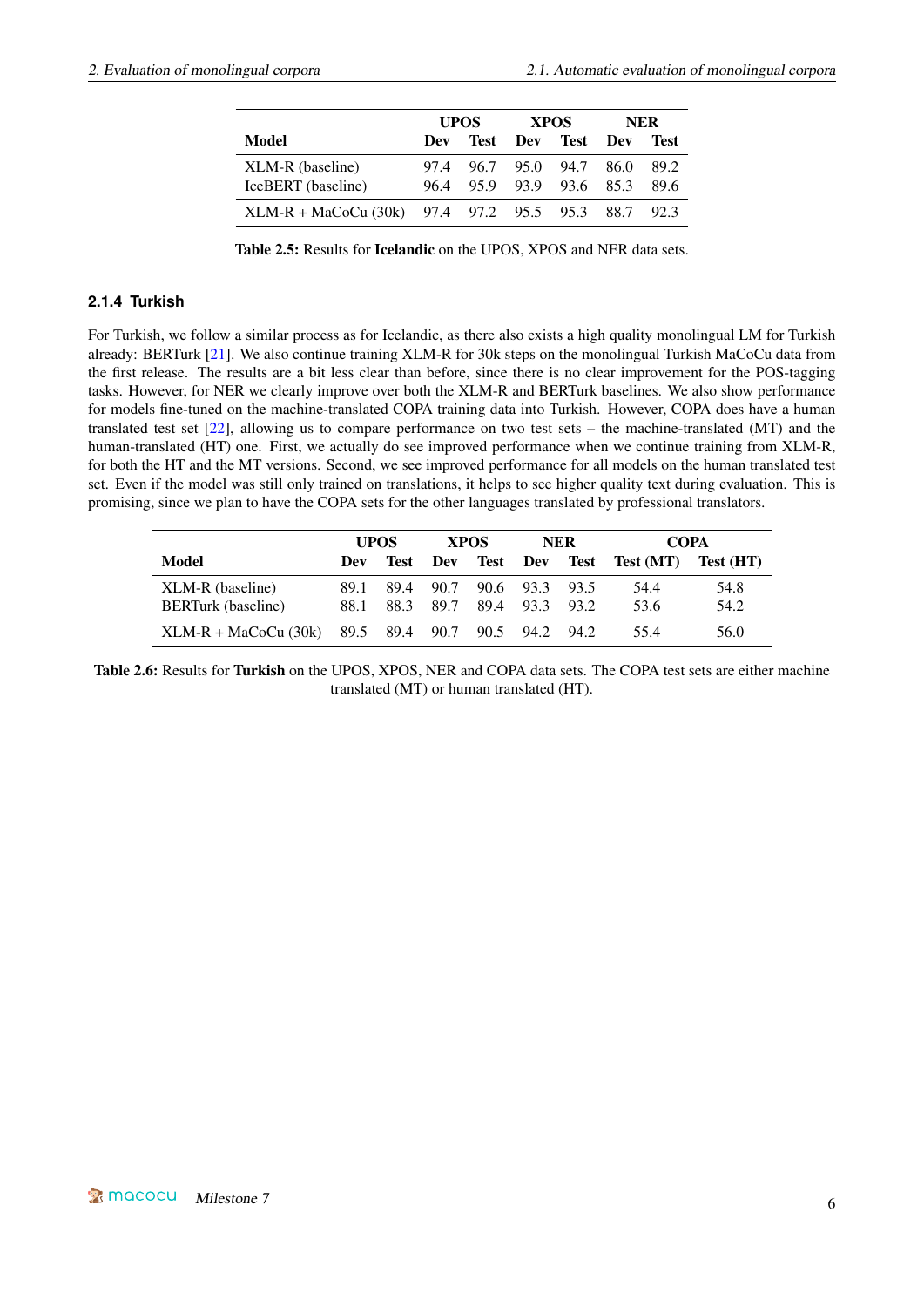# <span id="page-8-0"></span>**3 Evaluation of bilingual corpora**

We evaluate the quality of the bilingual corpora in two ways: (i) automatically, by training neural machine translation (NMT) systems with and without MaCoCu's parallel data and (ii) manually, by having professional translators judge if the translations of the NMT system that includes MaCoCu's data are of higher quality data than those produced by the baseline NMT system, which does not include MaCoCu's data. These two evaluation methods are described below.

### <span id="page-8-1"></span>**3.1 Automatic evaluation of bilingual corpora**

We build MT systems from English into six languages targeted in MaCoCu's first release. Our main aim is to show that we can achieve higher performance by also training an MT system on the data of the first release of MaCoCu. For each of the languages, we train a strong baseline system that is trained on large parallel data sets that were already available.<sup>[1](#page-8-2)</sup> We then compare its performance to a system with the exact same architecture that is trained on the same data plus the parallel data of MaCoCu's first release. We hypothesise that the latter achieves better performance.

The MT system we use is a Transformer  $[23]$  model implemented in Marian  $[24]$ , with settings previously used in the ParaCrawl [\[25\]](#page-13-8) evaluation of parallel corpora. We train a Transformer-base model with 6 layers for the encoder and decoder and 8 attention heads, with a hidden size of 2,048. For each language, we train a vocab of 32,000 pieces through byte-pair encoding [\[26,](#page-13-9) [27\]](#page-13-10). We truncate the input to a maximum of 200 of such pieces. During training, we automatically use a batch size that fits into our memory (32GB on a GPU). We use a learning rate of 0.0003, with a warm-up of 16,000 steps. During training, we apply label smoothing with a value of 0.1. Training is stopped using early stopping, calculated with BLEU after each epoch, with a patience of three. We use the same settings in all our experiments.

To evaluate performance, we use the following well-established MT metrics: COMET [\[2\]](#page-12-1), BLEU [\[3\]](#page-12-2), CHRF [\[28\]](#page-13-11), BERTscore [\[29\]](#page-13-12) and BLEURT [\[30\]](#page-13-13). For brevity, we only show performance of the traditionally most important metric in MT (BLEU), as well as the current best performing metric (COMET).

We train the baseline systems for each language on the CommonCrawl [\[31\]](#page-13-14), ParaCrawl [\[25\]](#page-13-8) and Tilde [\[32\]](#page-14-1) data sets. Since there can be overlap between the corpora, we deduplicate the final training sets based on the source sentences. Data set statistics are shown in Table [3.1.](#page-8-3) Note that due to the deduplication, the columns *Baseline size* and *MaCoCu size* do not sum to *Total size*.

<span id="page-8-3"></span>

| Language         | <b>Baseline</b> corpora       | <b>Baseline size</b> | MaCoCu size | <b>Total size</b> |
|------------------|-------------------------------|----------------------|-------------|-------------------|
| <b>Bulgarian</b> | ParaCrawl, CommonCrawl        | 14,424,709           | 2,326,861   | 16,245,592        |
| Croatian         | ParaCrawl, CommonCrawl, Tilde | 5,106,096            | 2,114,409   | 7,029,981         |
| <b>Icelandic</b> | ParaCrawl, CommonCrawl, Tilde | 3,281,592            | 349,246     | 3,537,840         |
| Maltese          | ParaCrawl, Tilde              | 2,291,030            | 1,056,735   | 3,175,333         |
| Slovene          | ParaCrawl, CommonCrawl, Tilde | 10,870,935           | 2,337,395   | 12,741,147        |
| Turkish          | ParaCrawl                     | 4,927,668            | 4,709,457   | 9,575,968         |

Table 3.1: Data set sizes (sentence pairs) for the baseline corpora and the MaCoCu corpora per language.

We evaluate performance on the data sets Flores (devtest, [\[1\]](#page-12-0)), TED [\[33\]](#page-14-2), WikiMatrix [\[34\]](#page-14-3), WMT [\[35,](#page-14-4) [36,](#page-14-5) [37\]](#page-14-6) and QED [\[38\]](#page-14-7). Again, we only show the performance on Flores for brevity, but scores on all data sets are available upon request. Generally, relative performance across data sets was very similar. Our main results are shown in Table [3.2.](#page-9-1) We clearly improve performance by using the new MaCoCu data on all languages, except for Turkish. Even for Icelandic, for which we crawled relatively little data, we still find a considerable improvement in terms of the COMET score.

The score for Turkish is somewhat unexpected, since this is the language we actually crawled the most data for. The crawled MaCoCu data for this language is either of lower quality, or does not fit the Flores domain. To determine which is more likely, we evaluate on all evaluation sets for Turkish and show the results in Table [3.3.](#page-9-2) This paints a very different picture, with the MaCoCu model clearly improving over the baseline in almost all evaluation sets. This tells us that

<span id="page-8-2"></span><sup>1</sup>Data selected from: <https://opus.nlpl.eu/>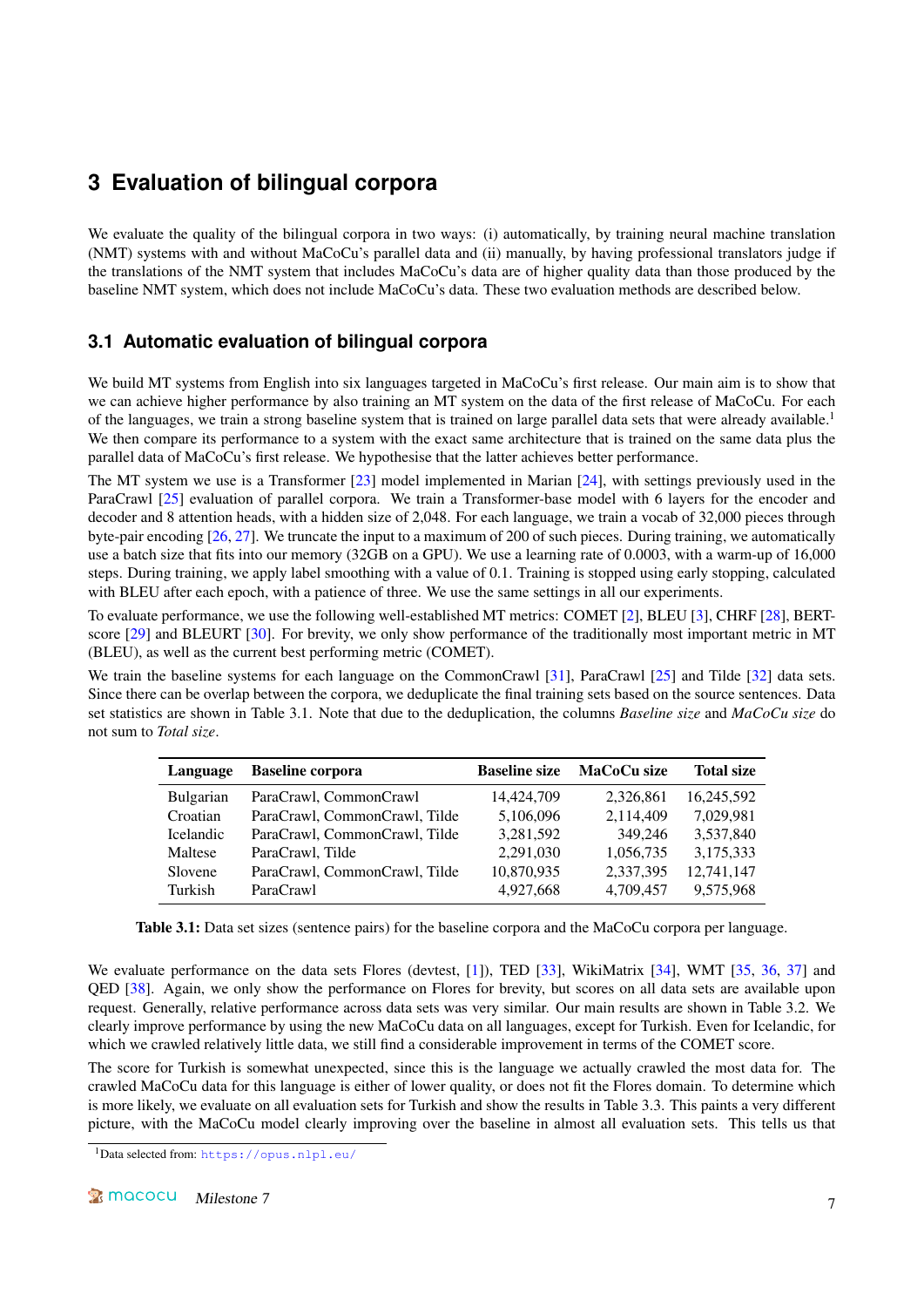perhaps the MaCoCu data is in quite a different domain than the Flores data (which is based on Wikipedia paragraphs), but that the data is not of lower quality. Nevertheless, we will pay special attention to the Turkish crawling and cleaning process in the next release.

<span id="page-9-1"></span>

|                     | <b>Bulgarian</b> |           |     | Croatian |                                                   | <b>Icelandic</b> |           | <b>Maltese</b> |    | <b>Slovene</b> |        | Turkish |  |
|---------------------|------------------|-----------|-----|----------|---------------------------------------------------|------------------|-----------|----------------|----|----------------|--------|---------|--|
|                     |                  | BL.       | CO. | BL       | CO.                                               | BL.              | <b>BS</b> | BL             | CO | -BL            | CO.    | - BL    |  |
| <b>Baseline</b>     |                  | 79.2 41.0 |     |          | 80.6 29.6 47.0 23.5 80.7 37.6 77.0 29.8 81.3 28.2 |                  |           |                |    |                |        |         |  |
| $Baseline + Macocu$ | $+0.9$           | $+0.3$    |     |          | $+0.5$ $+0.2$ $+2.4$ $+0.4$ $+1.0$ $+2.1$ $+0.3$  |                  |           |                |    | $+0.1$         | $-1.2$ | $+0.2$  |  |

Table 3.2: Performance on Flores devtest for our two systems. CO, BL and BS are short for COMET, BLEU and BERT-Score.

<span id="page-9-2"></span>

|                                                                                         | Flores |  | WMT16 |  | WMT17 |  | WMT18 |  | <b>TED</b> |  | Wiki                                                                  |  | <b>OED</b> |  |
|-----------------------------------------------------------------------------------------|--------|--|-------|--|-------|--|-------|--|------------|--|-----------------------------------------------------------------------|--|------------|--|
|                                                                                         |        |  |       |  |       |  |       |  |            |  | CO BL CO BL CO BL BL BL CO BL CO BL CO BL                             |  |            |  |
| <b>Baseline</b>                                                                         |        |  |       |  |       |  |       |  |            |  | 81.3 28.2 72.6 20.3 77.3 21.4 74.0 18.9 62.9 17.1 61.1 22.8 51.1 14.0 |  |            |  |
| Baseline + MaCoCu -1.2 +0.2 +2.3 +0.7 +0.4 +0.7 +2.2 +0.6 +1.6 -0.1 +1.0 +0.6 +0.8 -0.2 |        |  |       |  |       |  |       |  |            |  |                                                                       |  |            |  |

Table 3.3: Performance for our two Turkish systems on all evaluation sets. CO and BL are short for COMET and BLEU.

Generally speaking, the results are very promising: training on additional MaCoCu data improves performance across languages, evaluation sets and evaluation metrics. We conclude that the crawled data is of high quality and adds value to the MT research community. However, we are also interested in whether this crawled data is of *higher* quality than the data crawled in ParaCrawl. To test this, we perform a controlled experiment in which we limit the ParaCrawl data to exactly the same amount of sentences as the MaCoCu data.<sup>[2](#page-9-3)</sup> Icelandic and Turkish are not part of this evaluation, as the former did not have enough data available to train a high quality model, while the latter was not part of ParaCrawl. The results are shown in Table [3.4](#page-9-4) and are a bit mixed. For Bulgarian and Croatian, the ParaCrawl has better performance, while for Slovene it is actually the MaCoCu model. In any case, from this experiment we cannot conclude that the MaCoCu data is of higher quality than ParaCrawl.

|                                                   |  |  | Bulgarian Croatian Maltese |  |  |  | Slovene                 |  |
|---------------------------------------------------|--|--|----------------------------|--|--|--|-------------------------|--|
|                                                   |  |  |                            |  |  |  | CO BL CO BL BS BL CO BL |  |
| ParaCrawl 68.4 35.5 72.9 26.8 80.4 35.4 67.2 26.4 |  |  |                            |  |  |  |                         |  |
| MaCoCu -2.9 -1.4 -1.4 -0.5 +0.3 0.4 +2.9 +0.2     |  |  |                            |  |  |  |                         |  |

<span id="page-9-4"></span>Table 3.4: Performance on Flores devtest for systems either trained on just MaCoCu data or just on ParaCrawl data. The ParaCrawl data is limited to be the exact same size as the MaCoCu data (in sentences). CO, BL and BS are short for COMET, BLEU and BERT-Score.

# <span id="page-9-0"></span>**3.2 Human evaluation of bilingual corpora**

We perform a human evaluation of the performance of our two systems as described in Section [3.1:](#page-8-1) the best (baseline) model without MaCoCu and the best model with MaCoCu data added. The aim is to check whether the increased performance of the MaCoCu models (as shown in Table [3.2\)](#page-9-1) is confirmed by professional translators.

Since we compare two systems per language, we set up a relative ranking task for each language. We randomly selected a subset of the Flores data set of 301 sentences, which all had the same English source sentence for each of our target languages. Annotators are given the source sentence plus the two outputs of our two MT systems (not knowing which is which) and have to determine whether they prefer the first translation, the second translation, or if there is no difference in quality. We hired 3 annotators per language, for a total of 18 annotators, through the *Translated* company. They were all selected among professional translators with experience in MT evaluation.

<span id="page-9-3"></span><sup>&</sup>lt;sup>2</sup>Limiting ParaCrawl to the same amount of bytes showed very similar results.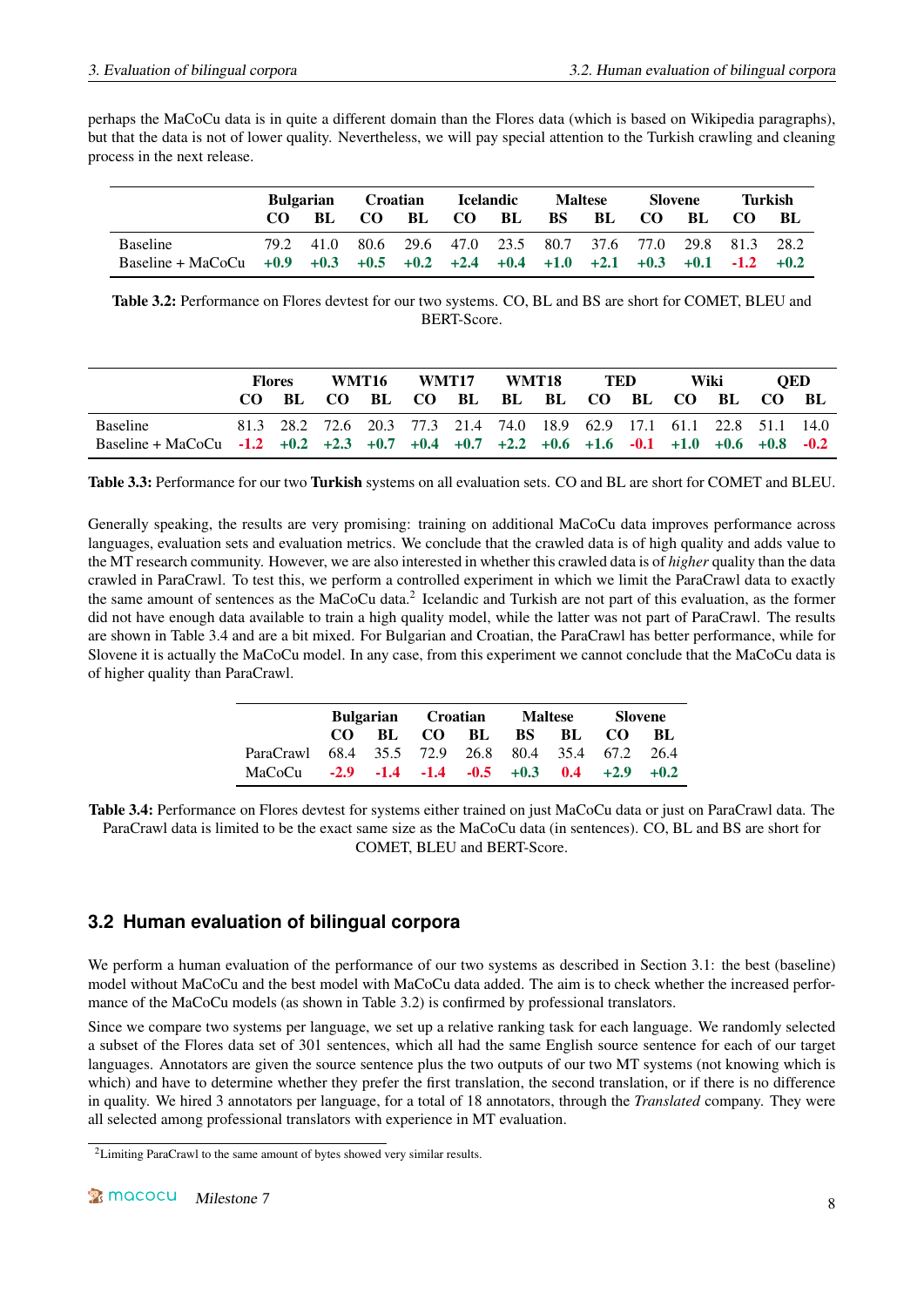Annotations were performed using the KEOPS online tool,<sup>[3](#page-10-0)</sup> which implements, among other tasks, relative ranking. In the annotation screen we show only the source sentence, information about document boundaries and the two MT outputs that annotators are asked to rank. Besides the raw annotations, KEOPS computes time spent on each instance and on the whole task on average and outputs a chart with final results once the task is completed. We provide some screenshots of the annotation screen and task recap upon completion in Figures [3.1](#page-10-1) and [3.2](#page-11-1) below.

<span id="page-10-1"></span>

| <b>KEOPS</b>                                                               | <b>Tasks</b> | Management                                          |                                                                                                                                                                                                                                                     |                                                                                                                                                                                                                                                                                                                                              | Contact PM                                                                                                                                                                                                                                                                                                                                                            | Gema Ramírez Sánchez -                                                 |
|----------------------------------------------------------------------------|--------------|-----------------------------------------------------|-----------------------------------------------------------------------------------------------------------------------------------------------------------------------------------------------------------------------------------------------------|----------------------------------------------------------------------------------------------------------------------------------------------------------------------------------------------------------------------------------------------------------------------------------------------------------------------------------------------|-----------------------------------------------------------------------------------------------------------------------------------------------------------------------------------------------------------------------------------------------------------------------------------------------------------------------------------------------------------------------|------------------------------------------------------------------------|
|                                                                            |              | Tasks / Evaluation of MaCoCu first eval / Task #149 |                                                                                                                                                                                                                                                     |                                                                                                                                                                                                                                                                                                                                              |                                                                                                                                                                                                                                                                                                                                                                       |                                                                        |
| Task #149 1 out of 301 (0.33%)<br>done                                     |              |                                                     |                                                                                                                                                                                                                                                     |                                                                                                                                                                                                                                                                                                                                              | Search through sentences                                                                                                                                                                                                                                                                                                                                              | Q                                                                      |
| Source                                                                     |              |                                                     |                                                                                                                                                                                                                                                     | Reference                                                                                                                                                                                                                                                                                                                                    |                                                                                                                                                                                                                                                                                                                                                                       |                                                                        |
|                                                                            |              |                                                     | Yesterday, the post office released their apology to citizens and the media after<br>discovering that the boy had hidden more than 600 postal documents, including<br>429 New Year postcards, which weren't delivered to their intended recipients. | $doc-2$                                                                                                                                                                                                                                                                                                                                      |                                                                                                                                                                                                                                                                                                                                                                       |                                                                        |
| Ranking<br>sonra vatandaşlara ve medyaya özürlerini yayınladı.             |              |                                                     |                                                                                                                                                                                                                                                     | Rank the output of the MT systems from best to worst. If two outputs are identical, set the same number to them. Always start with best position in the ranking (1).<br>Dün, postane, çocuğun amaçlanan alıcılarına teslim edilmeyen 429 Yeni Yıl kartpostalları da dahil olmak üzere 600'den fazla posta belgesini gizlediğini keşfettikten |                                                                                                                                                                                                                                                                                                                                                                       | $\overline{2}$                                                         |
| sonra özür dilediklerini acıkladı.                                         |              |                                                     |                                                                                                                                                                                                                                                     | Dün postane, çocuğun, hedeflenen alıcılarına teslim edilmeyen 429 Yeni Yıl kartpostalları da dahil olmak üzere 600'den fazla posta belgesini sakladığını keşfettikten                                                                                                                                                                        |                                                                                                                                                                                                                                                                                                                                                                       | 1<br>$\div$                                                            |
|                                                                            | 7            | of 301<br>Go                                        |                                                                                                                                                                                                                                                     | $\leftarrow$ Previous                                                                                                                                                                                                                                                                                                                        |                                                                                                                                                                                                                                                                                                                                                                       | First pending<br>$Next \rightarrow$                                    |
| prompsit                                                                   |              |                                                     |                                                                                                                                                                                                                                                     | PasaCraw                                                                                                                                                                                                                                                                                                                                     |                                                                                                                                                                                                                                                                                                                                                                       | Co-financed by the European Union<br><b>Connecting Europe Facility</b> |
| © 2022 Prompsit Language Engineering S.L.<br><b>O</b> Find KEOPS on GitHub |              |                                                     |                                                                                                                                                                                                                                                     |                                                                                                                                                                                                                                                                                                                                              | Any comunication or publication related to the action, made by the beneficiaries jointly or individually in any<br>form and using any means, shall indicate that it reflects only the author's view and that the Innovation and<br>Networks Executive Agency of the European Union is not responsible for any use that may be made of the<br>information it contains. |                                                                        |
|                                                                            |              |                                                     |                                                                                                                                                                                                                                                     |                                                                                                                                                                                                                                                                                                                                              |                                                                                                                                                                                                                                                                                                                                                                       | DE ASUNTOS ECONÓMICOS<br><b>TRANSFORMACIÓN DIGITA</b>                  |

Figure 3.1: Annotation screen in KEOPS for the relative ranking of English to Turkish MT outputs from human evaluators.

<span id="page-10-2"></span>The main result of the annotation process is shown in the top half of Table [3.5.](#page-10-2) We find that, for each language, annotators more often prefer the model with MaCoCu data (third row with results) over the model without MaCoCu data (top row with results). This even includes Turkish, for which the automatic metrics showed more of a mixed result (Table [3.3\)](#page-9-2).

|                                     | bg    | hr    | İS    | mt    | sl    | tr    |
|-------------------------------------|-------|-------|-------|-------|-------|-------|
| Without MaCoCu preferred $(\%)$     | 9.2   | 25.7  | 22.9  | 26.1  | 37.4  | 36.2  |
| Same quality $(\% )$                | 79.8  | 43.9  | 49.5  | 36.2  | 22.9  | 22.3  |
| With MaCoCu preferred $(\%)$        | 11.0  | 30.5  | 27.6  | 37.7  | 39.6  | 41.5  |
| Exact same translation $(\%)$       | 55.5  | 14.0  | 5.6   | 9.0   | 17.3  | 6.6   |
| Average time per instance (seconds) | 37.6  | 44.6  | 53.2  | 38.1  | 33.2  | 83.1  |
| Hard disagreements $(\%)$           | 1.8   | 8.7   | 7.4   | 13.2  | 16.5  | 19.0  |
| Inter-annotator agreement           | 0.30  | 0.35  | 0.18  | 0.34  | 0.60  | 0.39  |
| P-value of significance test        | 0.641 | 0.162 | 0.183 | 0.001 | 0.549 | 0.126 |

Table 3.5: Preferences in percentages for the annotations of the subset of 301 sentences of the Flores devtest set. For each language, the values are averaged over the three annotators. Inter-annotator agreement is calculated by Cohen's Kappa.

In the bottom half of Table [3.5](#page-10-2) we show some more detailed results. For each language, we show the percentage of times

<span id="page-10-0"></span><sup>3</sup><https://keops.prompsit.com/>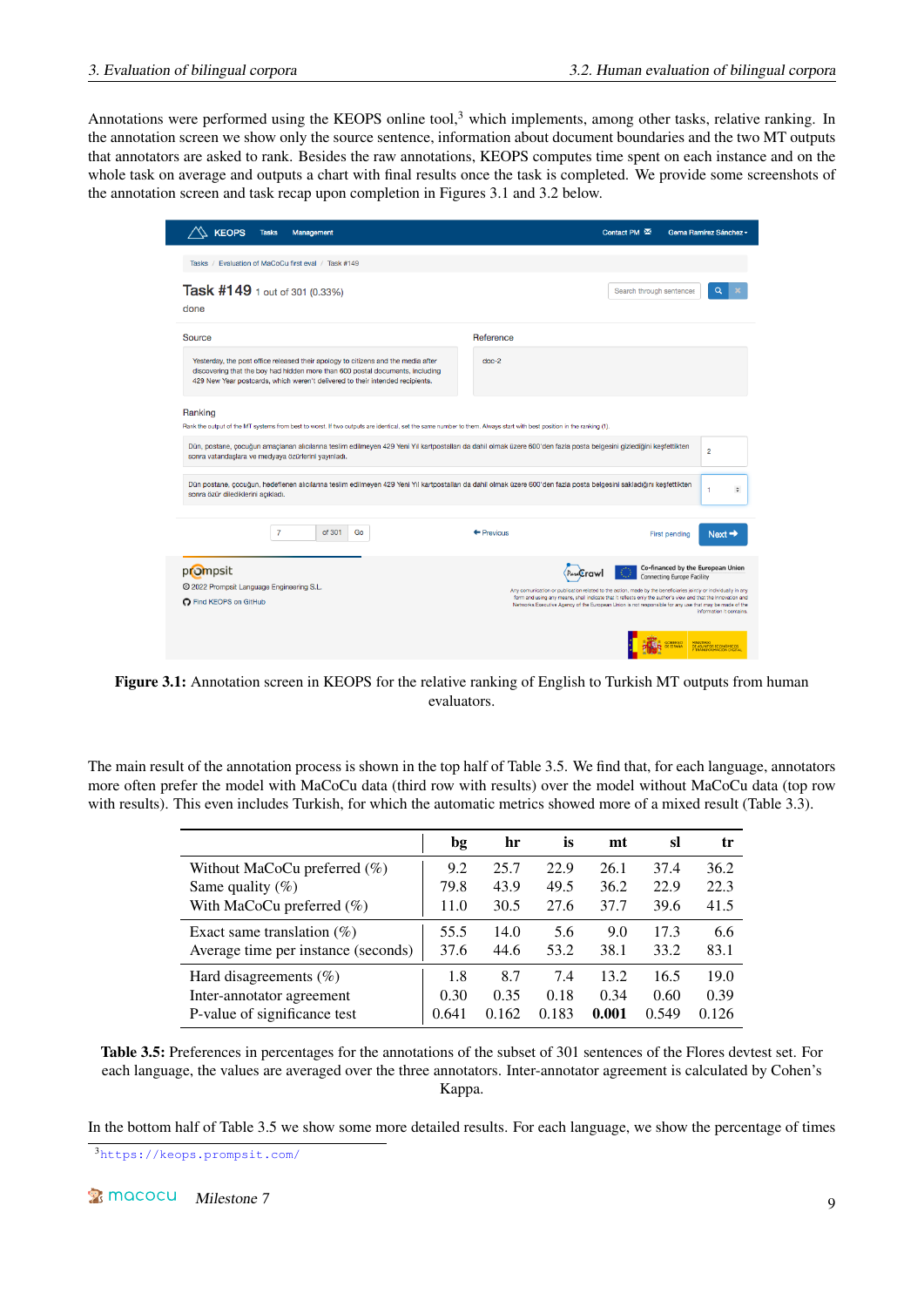<span id="page-11-1"></span>

| <b>KEOPS</b><br><b>Tasks</b><br>Management                                                                                                                |                                    | Contact PM M<br>Gema Ramírez Sánchez     |
|-----------------------------------------------------------------------------------------------------------------------------------------------------------|------------------------------------|------------------------------------------|
| Tasks / Evaluation of MaCoCu first eval / Recap of Task #133                                                                                              |                                    |                                          |
| Recap of Task #133                                                                                                                                        |                                    |                                          |
| Well done!                                                                                                                                                | $\odot$ Timing                     |                                          |
| This task has been marked as DONE and cannot be modified.<br>Thank you!                                                                                   | $0h 0m 59.63s$                     | $4h\,59m\,10s$                           |
| Evaluator: Notable of the Materials of Contact evaluator<br>Task assigned on: 17.05.2022<br>Completion date: 18.05.2022                                   | Mean time<br>elapsed in a sentence | <b>Total time</b><br>elapsed in the task |
| 上 Download summary (TSV)<br>L Download annotated sentences (TSV)                                                                                          |                                    |                                          |
| <b>Il</b> Statistics                                                                                                                                      |                                    |                                          |
|                                                                                                                                                           |                                    |                                          |
|                                                                                                                                                           |                                    |                                          |
|                                                                                                                                                           |                                    |                                          |
|                                                                                                                                                           |                                    |                                          |
|                                                                                                                                                           |                                    |                                          |
| mt2-with-macocu<br>mt1-without-macocu<br>A consideration of construction come collection consideration for a consideration of the construction of collect |                                    |                                          |

Figure 3.2: Recap of the task for one of the English to Turkish MT outputs relative ranking annotations, with clear preference for the MT system including MaCoCu data.

the two MT systems output the exact same sentence. We see that this was especially often the case for Bulgarian (55.5%), which explains the high percentage of annotators indicating that the translations were of the same quality. The sixth row of results shows the percentage of "hard disagreements" which we define as the number of time annotator *A* prefers the output of system *X*, while annotator *B* prefers the output of system *Y*. In other words, if one of the annotators ranks the translations the same, it is by definition not a hard disagreement. The percentages are averaged over the three pairs of annotators per language. We observe that annotators do not have hard disagreements often: less than 20% of the time for all languages.

The seventh row of Table [3.5](#page-10-2) shows the inter-annotator agreement, as calculated by Cohen's kappa. Annotators are generally in agreement, though the score for Icelandic is on the lower side. In the eighth row of results, we show the p-value of applying a binomial t-test on the concatenated annotations of the three translators per language. Even though annotators preferred the MT system with MaCoCu data for all six languages, we only find a significant difference for Maltese. For Croatian, Icelandic and Turkish we are perhaps approaching significance, while for Bulgarian and Slovene we are further off. This is not surprising, as the latter two languages had by far the most parallel data already available (14.4M and 10.9M sentences, see Table [3.1\)](#page-8-3), which makes it harder to significantly improve its performance.

### <span id="page-11-0"></span>**3.3 Conclusion**

In this section we evaluated the parallel corpora in the first MaCoCu release. We showed that training on additional MaCoCu data resulted in more accurate neural machine translation systems, as compared to non-MaCoCu baselines, when looking at automatic evaluation metrics. This result held up across different languages, evaluation sets and evaluation metrics. We then confirmed this result in a human evaluation study, in which professional translators also generally preferred the translations of the MaCoCu-trained models over the non-MaCoCu baselines.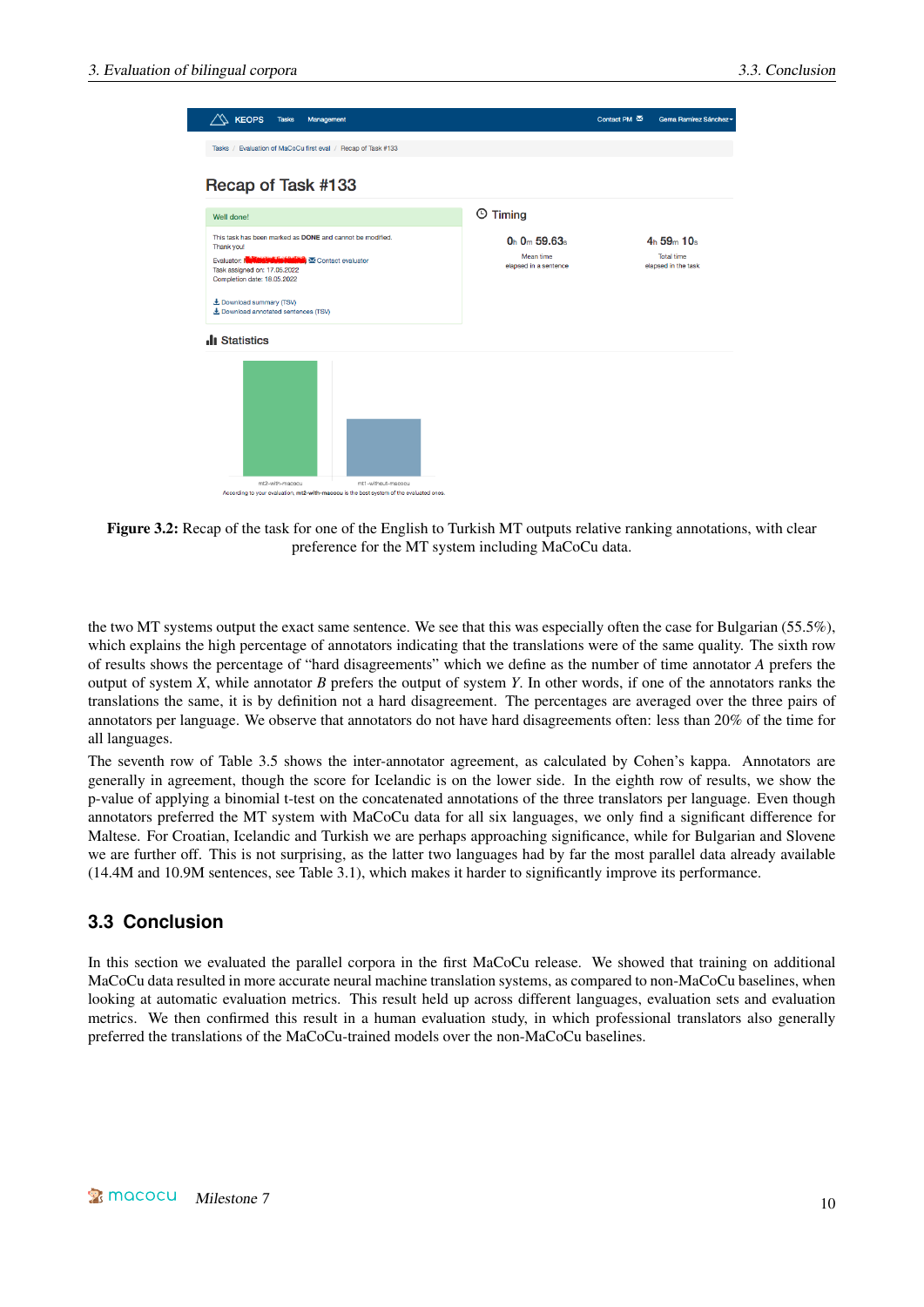# **Bibliography**

- <span id="page-12-0"></span>[1] N. Goyal, C. Gao, V. Chaudhary, P.-J. Chen, G. Wenzek, D. Ju, S. Krishnan, M. Ranzato, F. Guzmán, and A. Fan, "The Flores-101 Evaluation Benchmark for Low-Resource and Multilingual Machine Translation," *Transactions of the Association for Computational Linguistics*, vol. 10, pp. 522–538, 05 2022. [Online]. Available: [https://doi.org/10.1162/tacl](https://doi.org/10.1162/tacl_a_00474)\_a\_00474
- <span id="page-12-1"></span>[2] R. Rei, C. Stewart, A. C. Farinha, and A. Lavie, "COMET: A neural framework for mt evaluation," in *Proceedings of the 2020 Conference on Empirical Methods in Natural Language Processing (EMNLP)*, 2020, pp. 2685–2702.
- <span id="page-12-2"></span>[3] K. Papineni, S. Roukos, T. Ward, and W.-J. Zhu, "BLEU: a method for automatic evaluation of machine translation," in *Proceedings of the 40th annual meeting of the Association for Computational Linguistics*, 2002, pp. 311–318.
- <span id="page-12-3"></span>[4] J. Devlin, M.-W. Chang, K. Lee, and K. Toutanova, "BERT: Pre-training of deep bidirectional transformers for language understanding," in *Proceedings of the 2019 Conference of the North American Chapter of the Association for Computational Linguistics: Human Language Technologies, Volume 1 (Long and Short Papers)*. Minneapolis, Minnesota: Association for Computational Linguistics, Jun. 2019, pp. 4171–4186. [Online]. Available: <https://aclanthology.org/N19-1423>
- <span id="page-12-4"></span>[5] Y. Liu, M. Ott, N. Goyal, J. Du, M. Joshi, D. Chen, O. Levy, M. Lewis, L. Zettlemoyer, and V. Stoyanov, "Roberta: A robustly optimized bert pretraining approach," *arXiv preprint arXiv:1907.11692*, 2019.
- <span id="page-12-5"></span>[6] W. de Vries, A. van Cranenburgh, A. Bisazza, T. Caselli, G. van Noord, and M. Nissim, "Bertje: A dutch bert model," *arXiv preprint arXiv:1912.09582*, 2019.
- <span id="page-12-6"></span>[7] L. Martin, B. Muller, P. J. Ortiz Suárez, Y. Dupont, L. Romary, É. de la Clergerie, D. Seddah, and B. Sagot, "CamemBERT: a tasty French language model," in *Proceedings of the 58th Annual Meeting of the Association for Computational Linguistics*. Online: Association for Computational Linguistics, Jul. 2020, pp. 7203–7219. [Online]. Available: <https://aclanthology.org/2020.acl-main.645>
- <span id="page-12-7"></span>[8] K. Simov, P. Osenova, A. Simov, and M. Kouylekov, "Design and implementation of the bulgarian hpsg-based treebank," *Research on Language and Computation*, vol. 2, no. 4, pp. 495–522, 2004.
- <span id="page-12-8"></span>[9] S. Čéplö, "Constituent order in maltese: A quantitative analysis," 2018.
- <span id="page-12-9"></span>[10] t. Arnardóttir, H. Hafsteinsson, E. F. Sigurdhsson, K. Bjarnadóttir, A. K. Ingason, H. Jónsdóttir, and S. Steingrímsson, "A Universal Dependencies conversion pipeline for a Penn-format constituency treebank," in *Proceedings of the Fourth Workshop on Universal Dependencies (UDW 2020)*. Barcelona, Spain (Online): Association for Computational Linguistics, Dec. 2020, pp. 16–25. [Online]. Available: <https://www.aclweb.org/anthology/2020.udw-1.3>
- <span id="page-12-10"></span>[11] U. Türk, F. Atmaca, S. B. Özates, G. Berk, S. T. Bedir, A. Köksal, B. Ö. Basaran, T. Güngör, and A. Özgür, "Resources for turkish dependency parsing: Introducing the boun treebank and the boat annotation tool," *arXiv preprint arXiv:2002.10416*, 2020.
- <span id="page-12-11"></span>[12] A. Rahimi, Y. Li, and T. Cohn, "Massively multilingual transfer for NER," in *Proceedings of the 57th Annual Meeting of the Association for Computational Linguistics*. Florence, Italy: Association for Computational Linguistics, Jul. 2019, pp. 151–164. [Online]. Available: <https://aclanthology.org/P19-1015>
- <span id="page-12-12"></span> $[13]$  S. L. Ingólfsdóttir, Á. A. Gudhjónsson, and H. Loftsson, "MIM-GOLD-NER – named entity recognition corpus (21.09)," 2020, CLARIN-IS. [Online]. Available: <http://hdl.handle.net/20.500.12537/140>
- <span id="page-12-13"></span>[14] M. Roemmele, C. A. Bejan, and A. S. Gordon, "Choice of plausible alternatives: An evaluation of commonsense causal reasoning." in *AAAI spring symposium: logical formalizations of commonsense reasoning*, 2011, pp. 90–95.
- <span id="page-12-14"></span>[15] E. M. Ponti, G. Glavaš, O. Majewska, Q. Liu, I. Vulić, and A. Korhonen, "XCOPA: A multilingual dataset for causal commonsense reasoning," in *Proceedings of the 2020 Conference on Empirical Methods in Natural Language Processing (EMNLP)*. Online: Association for Computational Linguistics, Nov. 2020, pp. 2362–2376. [Online]. Available: <https://aclanthology.org/2020.emnlp-main.185>
- <span id="page-12-15"></span>[16] P. J. Ortiz Su'arez, L. Romary, and B. Sagot, "A monolingual approach to contextualized word embeddings for mid-resource languages," in *Proceedings of the 58th Annual Meeting of the Association for Computational Linguistics*. Online: Association for Computational Linguistics, Jul. 2020, pp. 1703–1714. [Online]. Available: <https://www.aclweb.org/anthology/2020.acl-main.156>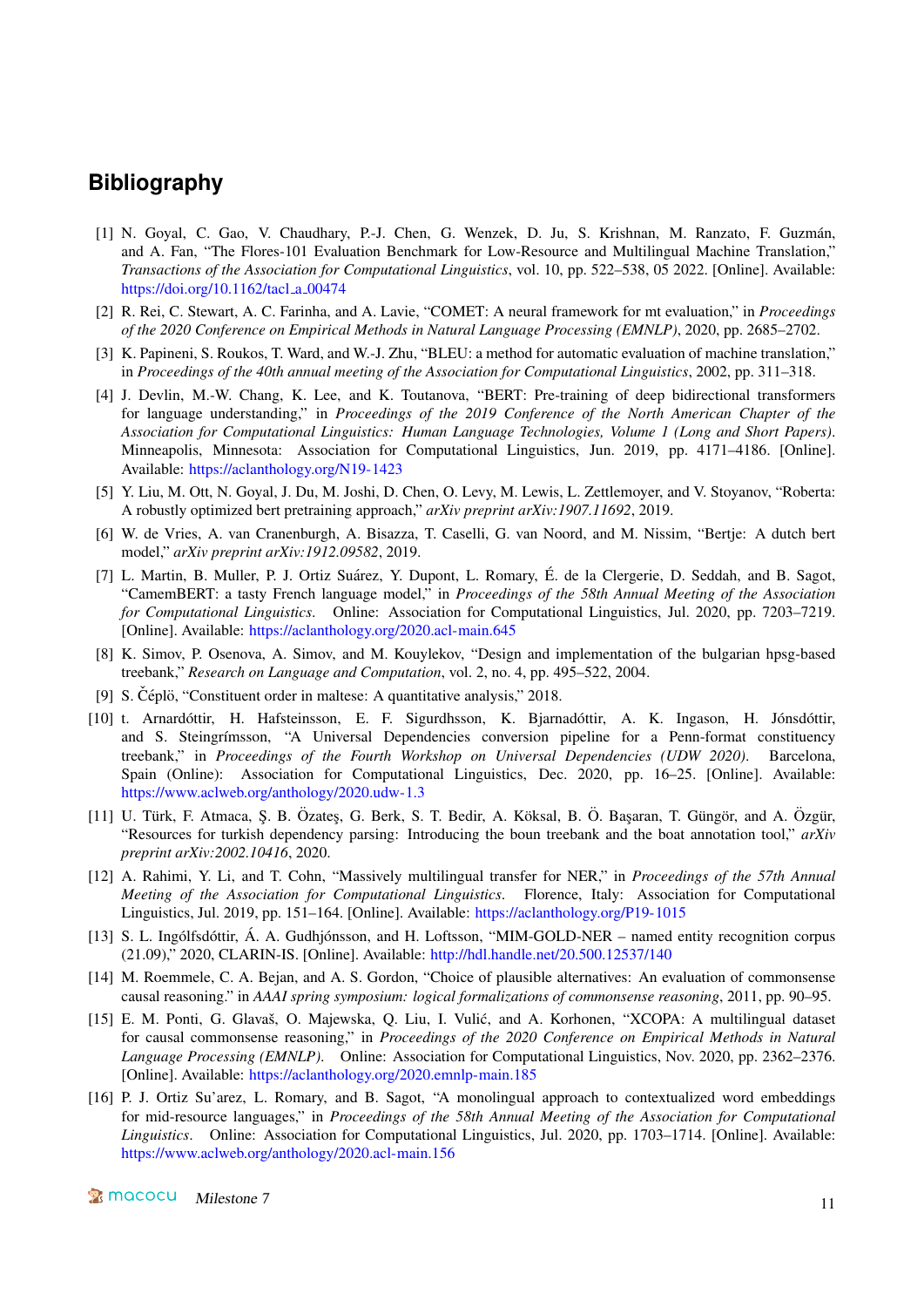- <span id="page-13-0"></span>[17] L. Xue, N. Constant, A. Roberts, M. Kale, R. Al-Rfou, A. Siddhant, A. Barua, and C. Raffel, "mT5: A massively multilingual pre-trained text-to-text transformer," in *Proceedings of the 2021 Conference of the North American Chapter of the Association for Computational Linguistics: Human Language Technologies*. Online: Association for Computational Linguistics, Jun. 2021, pp. 483–498. [Online]. Available: <https://aclanthology.org/2021.naacl-main.41>
- <span id="page-13-1"></span>[18] T. Wolf, L. Debut, V. Sanh, J. Chaumond, C. Delangue, A. Moi, P. Cistac, T. Rault, R. Louf, M. Funtowicz, J. Davison, S. Shleifer, P. von Platen, C. Ma, Y. Jernite, J. Plu, C. Xu, T. Le Scao, S. Gugger, M. Drame, Q. Lhoest, and A. Rush, "Transformers: State-of-the-art natural language processing," in *Proceedings of the 2020 Conference on Empirical Methods in Natural Language Processing: System Demonstrations*. Online: Association for Computational Linguistics, Oct. 2020, pp. 38–45. [Online]. Available: <https://aclanthology.org/2020.emnlp-demos.6>
- <span id="page-13-2"></span>[19] A. Conneau, K. Khandelwal, N. Goyal, V. Chaudhary, G. Wenzek, F. Guzmán, E. Grave, M. Ott, L. Zettlemoyer, and V. Stoyanov, "Unsupervised cross-lingual representation learning at scale," in *Proceedings of the 58th Annual Meeting of the Association for Computational Linguistics*. Online: Association for Computational Linguistics, Jul. 2020, pp. 8440–8451. [Online]. Available: <https://aclanthology.org/2020.acl-main.747>
- <span id="page-13-3"></span>[20] V. Snæbjarnarson, H. B. Símonarson, P. O. Ragnarsson, S. Ingólfsdóttir, H. P. Jónsson, V. Thorsteinsson, and H. Einarsson, "A warm start and a clean crawled corpus–a recipe for good language models," *arXiv preprint arXiv:2201.05601*, 2022.
- <span id="page-13-4"></span>[21] S. Schweter, "Berturk - bert models for turkish," Apr. 2020. [Online]. Available: [https://doi.org/10.5281/zenodo.](https://doi.org/10.5281/zenodo.3770924) [3770924](https://doi.org/10.5281/zenodo.3770924)
- <span id="page-13-5"></span>[22] E. M. Ponti, G. Glavaš, O. Majewska, Q. Liu, I. Vulić, and A. Korhonen, "XCOPA: A multilingual dataset for causal commonsense reasoning," in *Proceedings of the 2020 Conference on Empirical Methods in Natural Language Processing (EMNLP)*. Online: Association for Computational Linguistics, Nov. 2020, pp. 2362–2376. [Online]. Available: <https://aclanthology.org/2020.emnlp-main.185>
- <span id="page-13-6"></span>[23] A. Vaswani, N. Shazeer, N. Parmar, J. Uszkoreit, L. Jones, A. N. Gomez, Ł. Kaiser, and I. Polosukhin, "Attention is all you need," *Advances in neural information processing systems*, vol. 30, 2017.
- <span id="page-13-7"></span>[24] M. Junczys-Dowmunt, R. Grundkiewicz, T. Dwojak, H. Hoang, K. Heafield, T. Neckermann, F. Seide, U. Germann, A. Fikri Aji, N. Bogoychev, A. F. T. Martins, and A. Birch, "Marian: Fast neural machine translation in C++," in *Proceedings of ACL 2018, System Demonstrations*, Melbourne, Australia, 2018. [Online]. Available: <https://arxiv.org/abs/1804.00344>
- <span id="page-13-8"></span>[25] M. Bañón, P. Chen, B. Haddow, K. Heafield, H. Hoang, M. Esplà-Gomis, M. L. Forcada, A. Kamran, F. Kirefu, P. Koehn, S. Ortiz Rojas, L. Pla Sempere, G. Ramírez-Sánchez, E. Sarrías, M. Strelec, B. Thompson, W. Waites, D. Wiggins, and J. Zaragoza, "ParaCrawl: Web-scale acquisition of parallel corpora," in *Proceedings of the 58th Annual Meeting of the Association for Computational Linguistics*. Online: Association for Computational Linguistics, Jul. 2020, pp. 4555–4567. [Online]. Available: <https://aclanthology.org/2020.acl-main.417>
- <span id="page-13-9"></span>[26] R. Sennrich, B. Haddow, and A. Birch, "Neural machine translation of rare words with subword units," in *Proceedings of the 54th Annual Meeting of the Association for Computational Linguistics (Volume 1: Long Papers)*. Berlin, Germany: Association for Computational Linguistics, Aug. 2016, pp. 1715–1725. [Online]. Available: <https://aclanthology.org/P16-1162>
- <span id="page-13-10"></span>[27] T. Kudo and J. Richardson, "SentencePiece: A simple and language independent subword tokenizer and detokenizer for neural text processing," in *Proceedings of the 2018 Conference on Empirical Methods in Natural Language Processing: System Demonstrations*. Brussels, Belgium: Association for Computational Linguistics, Nov. 2018, pp. 66–71. [Online]. Available: <https://aclanthology.org/D18-2012>
- <span id="page-13-11"></span>[28] M. Popovic, "chrF: character n-gram F-score for automatic MT evaluation," in ´ *Proceedings of the Tenth Workshop on Statistical Machine Translation*. Lisbon, Portugal: Association for Computational Linguistics, Sep. 2015, pp. 392–395. [Online]. Available: <https://aclanthology.org/W15-3049>
- <span id="page-13-12"></span>[29] T. Zhang, V. Kishore, F. Wu, K. Q. Weinberger, and Y. Artzi, "Bertscore: Evaluating text generation with bert," in *International Conference on Learning Representations*, 2019.
- <span id="page-13-13"></span>[30] T. Sellam, D. Das, and A. Parikh, "BLEURT: Learning robust metrics for text generation," in *Proceedings of the 58th Annual Meeting of the Association for Computational Linguistics*. Online: Association for Computational Linguistics, Jul. 2020, pp. 7881–7892. [Online]. Available: <https://aclanthology.org/2020.acl-main.704>
- <span id="page-13-14"></span>[31] A. El-Kishky, V. Chaudhary, F. Guzmán, and P. Koehn, "CCAligned: A massive collection of cross-lingual web-document pairs," in *Proceedings of the 2020 Conference on Empirical Methods in Natural Language*